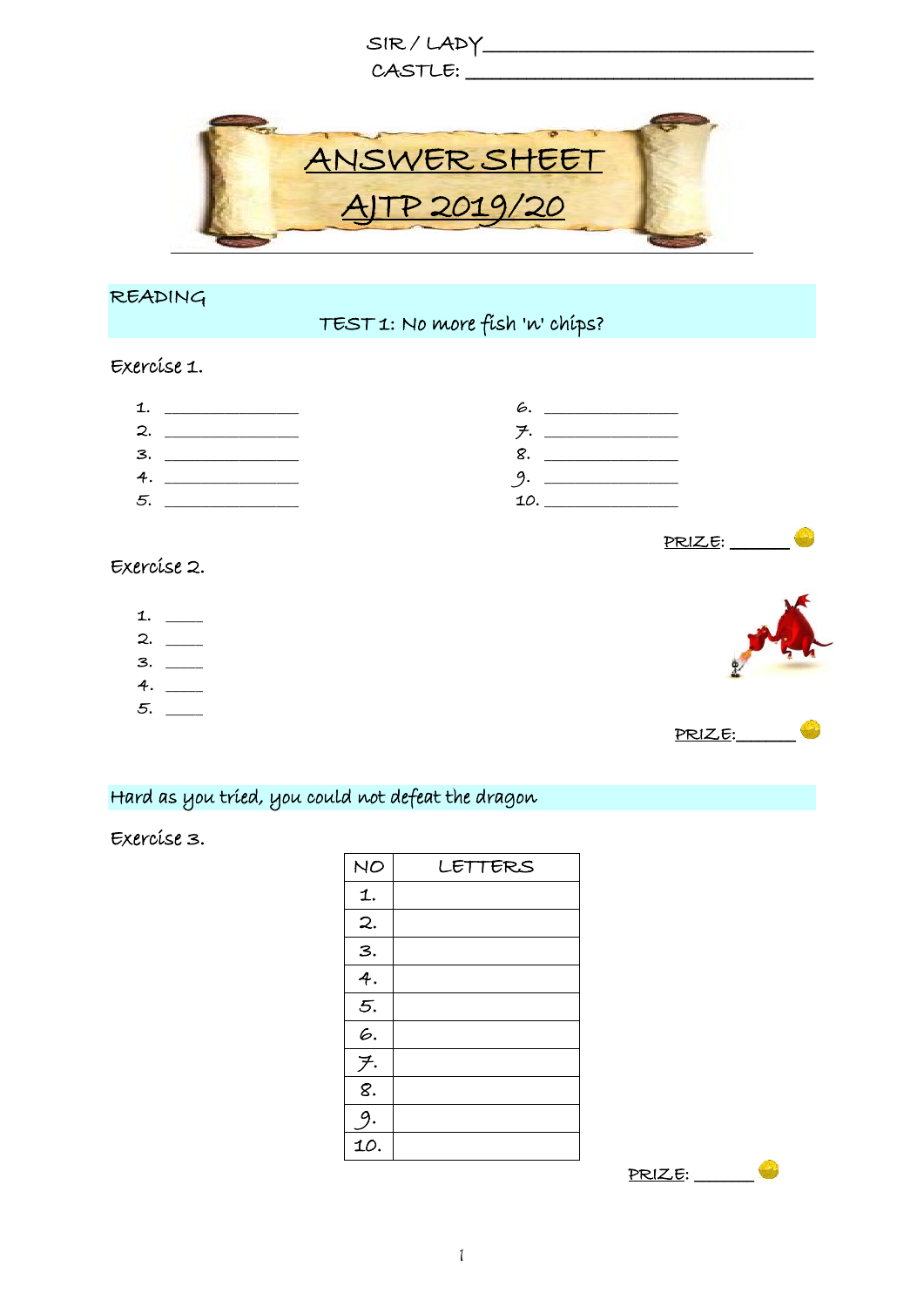| SIR/LADY. |  |
|-----------|--|
|-----------|--|

CASTLE: \_\_\_\_\_\_\_\_\_\_\_\_\_\_\_\_\_\_\_\_\_\_\_\_\_\_\_\_\_\_\_\_\_\_\_\_\_\_\_\_

| VOCABULARY                                                                                                                                                                                                                                                                                                                                                                                                                                          | TEST 2: ROBOT TEACHERS                                                                                                                      |                                                                                                         |
|-----------------------------------------------------------------------------------------------------------------------------------------------------------------------------------------------------------------------------------------------------------------------------------------------------------------------------------------------------------------------------------------------------------------------------------------------------|---------------------------------------------------------------------------------------------------------------------------------------------|---------------------------------------------------------------------------------------------------------|
| Exercíse 1                                                                                                                                                                                                                                                                                                                                                                                                                                          |                                                                                                                                             |                                                                                                         |
| 1. $\qquad \qquad$                                                                                                                                                                                                                                                                                                                                                                                                                                  |                                                                                                                                             |                                                                                                         |
|                                                                                                                                                                                                                                                                                                                                                                                                                                                     |                                                                                                                                             |                                                                                                         |
| $3. \begin{tabular}{@{}c@{\hspace{1em}}l} \hline \rule[1.2ex]{1em}{0.4pt} \multicolumn{3}{c }{\hspace{1em}} \multicolumn{3}{c }{\hspace{1em}} \multicolumn{3}{c }{\hspace{1em}} \multicolumn{3}{c }{\hspace{1em}} \multicolumn{3}{c }{\hspace{1em}} \multicolumn{3}{c }{\hspace{1em}} \multicolumn{3}{c }{\hspace{1em}} \multicolumn{3}{c }{\hspace{1em}} \multicolumn{3}{c }{\hspace{1em}} \multicolumn{3}{c }{\hspace{1em}} \multicolumn{3}{c }{$ | Exercíse 2                                                                                                                                  |                                                                                                         |
| 4. $\overline{\phantom{a}1}$                                                                                                                                                                                                                                                                                                                                                                                                                        |                                                                                                                                             |                                                                                                         |
|                                                                                                                                                                                                                                                                                                                                                                                                                                                     |                                                                                                                                             | 1. $\qquad \qquad$                                                                                      |
|                                                                                                                                                                                                                                                                                                                                                                                                                                                     |                                                                                                                                             | 3. _________________                                                                                    |
| <u> チ・__________________</u>                                                                                                                                                                                                                                                                                                                                                                                                                        |                                                                                                                                             |                                                                                                         |
|                                                                                                                                                                                                                                                                                                                                                                                                                                                     |                                                                                                                                             |                                                                                                         |
| 9. $\qquad$                                                                                                                                                                                                                                                                                                                                                                                                                                         |                                                                                                                                             |                                                                                                         |
| $\mathbf{11.} \begin{tabular}{ c c c } \hline & \multicolumn{3}{ c }{\textbf{11}} & \multicolumn{3}{ c }{\textbf{12}} \\ \hline \multicolumn{3}{ c }{\textbf{12}} & \multicolumn{3}{ c }{\textbf{13}} \\ \hline \multicolumn{3}{ c }{\textbf{14}} & \multicolumn{3}{ c }{\textbf{15}} \\ \hline \multicolumn{3}{ c }{\textbf{14}} & \multicolumn{3}{ c }{\textbf{15}} \\ \hline \multicolumn{3}{ c }{\textbf{16}} & \multicolumn{3}{ c }{$          |                                                                                                                                             | <u> チ・__________</u>                                                                                    |
| 12. _________________                                                                                                                                                                                                                                                                                                                                                                                                                               |                                                                                                                                             |                                                                                                         |
|                                                                                                                                                                                                                                                                                                                                                                                                                                                     |                                                                                                                                             |                                                                                                         |
| $14. \underline{\hspace{1.5cm}}$                                                                                                                                                                                                                                                                                                                                                                                                                    |                                                                                                                                             |                                                                                                         |
|                                                                                                                                                                                                                                                                                                                                                                                                                                                     |                                                                                                                                             |                                                                                                         |
|                                                                                                                                                                                                                                                                                                                                                                                                                                                     | PRIZE:<br>and the wizard turned the princess into a frog. Let us see how well you                                                           |                                                                                                         |
|                                                                                                                                                                                                                                                                                                                                                                                                                                                     | You teamed up with the dragon, and kept the treasures. The wizard<br>turned a monk into a prince, who kissed the frog and got his princess. |                                                                                                         |
| perform in the next test.                                                                                                                                                                                                                                                                                                                                                                                                                           | They got married and lived happily ever after.                                                                                              |                                                                                                         |
|                                                                                                                                                                                                                                                                                                                                                                                                                                                     |                                                                                                                                             |                                                                                                         |
| GRAMMAR                                                                                                                                                                                                                                                                                                                                                                                                                                             | TEST 3: WITCH ONE SHALL YE CHOOSE?                                                                                                          |                                                                                                         |
|                                                                                                                                                                                                                                                                                                                                                                                                                                                     |                                                                                                                                             |                                                                                                         |
| Exercíse 1                                                                                                                                                                                                                                                                                                                                                                                                                                          |                                                                                                                                             |                                                                                                         |
|                                                                                                                                                                                                                                                                                                                                                                                                                                                     | $6 \underline{\hspace{1cm}}$<br>$\overline{\mathcal{F}} \xrightarrow{\hspace{5mm}} \xrightarrow{\hspace{5mm}}$                              | $\begin{tabular}{c} 11 & \textcolor{red}{\textbf{11}} \end{tabular}$<br>$12 \underline{\hspace{1.5cm}}$ |

8 \_\_\_\_\_\_\_\_\_\_\_\_\_\_\_\_\_\_ 9 \_\_\_\_\_\_\_\_\_\_\_\_\_\_\_\_\_\_ 10 \_\_\_\_\_\_\_\_\_\_\_\_\_\_\_\_

13 \_\_\_\_\_\_\_\_\_\_\_\_\_\_\_\_ 14 \_\_\_\_\_\_\_\_\_\_\_\_\_\_\_\_ 15 \_\_\_\_\_\_\_\_\_\_\_\_\_\_\_\_

PRIZE: \_\_\_\_\_\_\_\_

 $3$ 4 \_\_\_\_\_\_\_\_\_\_\_\_\_\_\_\_\_ 5 \_\_\_\_\_\_\_\_\_\_\_\_\_\_\_\_\_